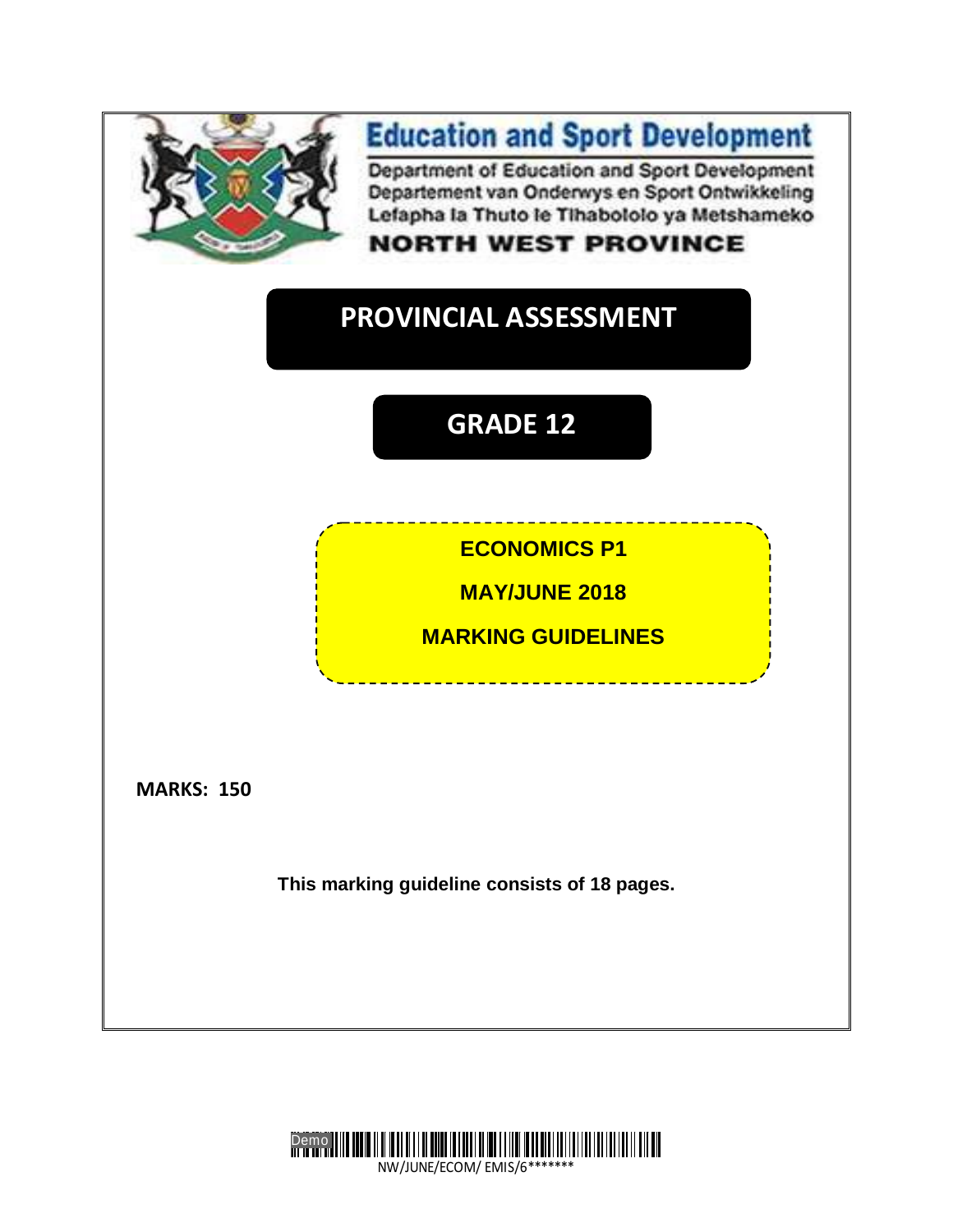## **SECTION A (Compulsory)**

#### **QUESTION 1**

## **1.1 MULTIPLE QUESTIONS**

- 1.1.1 D injections  $\sqrt{6}$
- 1.1.2 D actual business cycles  $\checkmark\checkmark$
- 1.1.3  $A -$  collective  $\checkmark\checkmark$
- 1.1.4  $B 1^{st}$  April to 31<sup>st</sup> March $\checkmark$
- 1.1.5  $C$  free trade $\checkmark$
- 1.1.6 B international monetary fund $\checkmark$
- 1.1.7 C South African Development Community
- 1.1.8 A physical control  $\checkmark$

## **1.2 MATCHING ITEMS**

- 1.2.1 H An economy that has no foreign sector as a participant.  $\checkmark$
- 1.2.2 F A year with very small price changes or price fluctuations.  $\checkmark$
- 1.2.3 G Give advance warning of a change in economic activity.  $\checkmark$
- 1.2.4 A Measures the general direction of the economy. $\checkmark$
- 1.2.5 D Central government determines economic and social goals during the budgetary process. $\checkmark$
- 1.2.6 C Includes transactions relating to investment, such as investments in businesses.
- 1.2.7 B Previously imported goods can increase tax revenues and create jobs. ✓
- 1.2.8 I Member countries agree to the removal of all tariffs.  $\check{\phantom{1}}$  (8 x 1) (8)

## **1.3 GIVE THE CONCEPT**

- 1.3.1 Gross Domestic Product
- 1.3.2 Amplitude  $\checkmark$
- 1.3.3 Laffer curve
- 1.3.4 Deregulation  $\checkmark$
- 1.3.5 Globalization  $\checkmark$
- 1.3.6 Quota  $\checkmark$

(6 x 1) (6)

## **TOTAL SECTION A: 30**

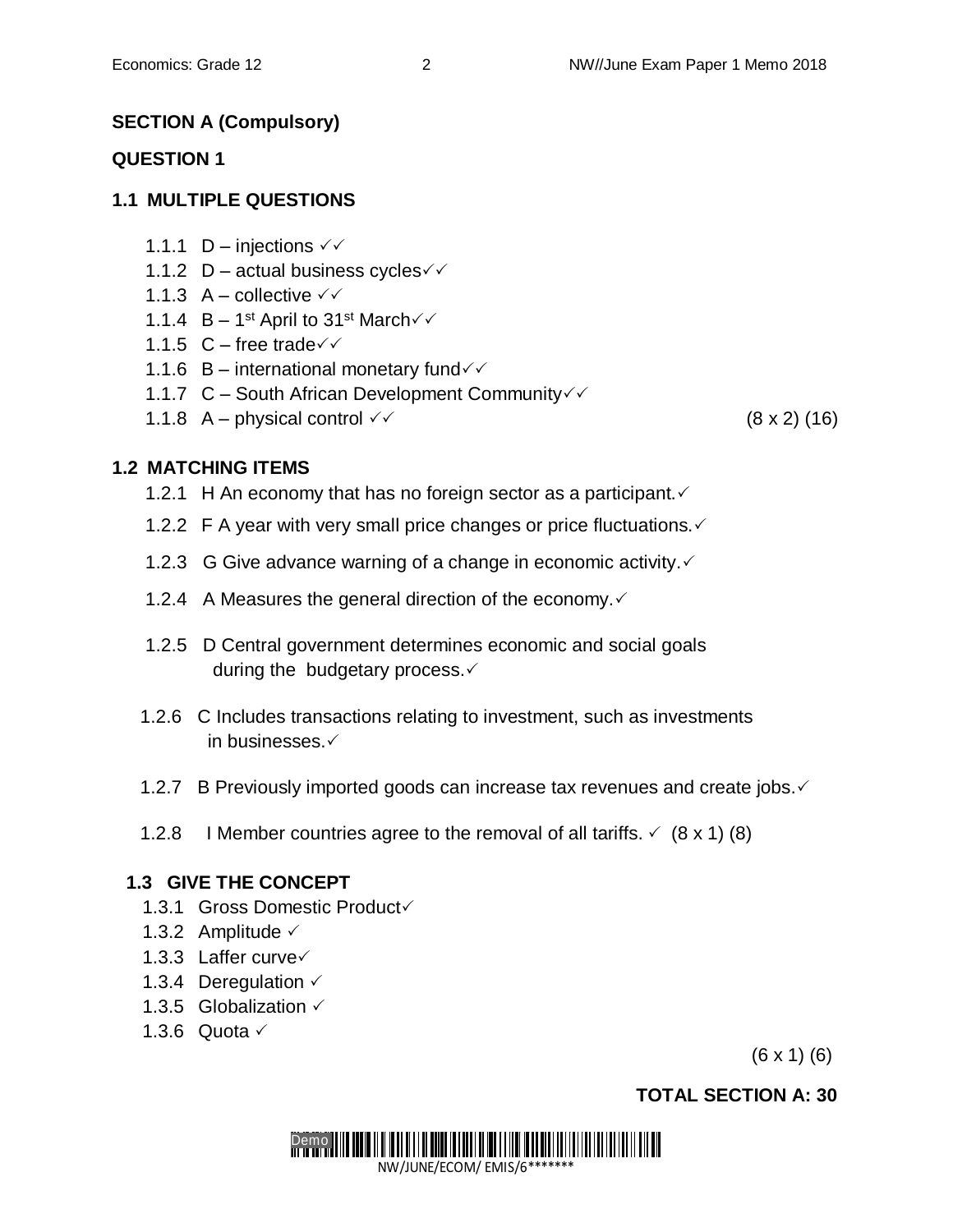## **SECTION B**

Answer any TWO of the three questions in this section in the ANSWER BOOK.

| <b>QUESTION 2</b> | <b>40 MARKS - 30 MINUTES</b> |
|-------------------|------------------------------|
|                   |                              |

2.1Answer the following questions

## **2.1.1 Give TWO types of flows in the circular flow model.**

- $\bullet$  Real flow $\checkmark$
- Money flow  $(2 \times 1)$  (2)
- 2.1.2 **What impact will an increase in personal income tax have on the household's disposable income?**
	- It will have a negative impact, as their disposable income will decrease  $\checkmark$

(2)

#### 2.2**Data response graph:**

- **2.2.1 Identify a peak in the business cycle above.** 
	- $P_1 / P_2 \t\t(1)$
- **2.2.2 Which letter represents the amplitude in the graph above?** 
	- $a/b/c/d/e$  (1)
- **2.2.3 During which year was the first business cycle fully completed? Motivate your answer.** 
	- $2007 \checkmark$  (2)
- 2.2.4 **What fiscal measure was used to stimulate the economy from T1 to P1?**
	- Government spending  $\checkmark$  (2)
- **2.2.5 How would you advise the South African Reserve Bank to use expansionary monetary policy when the demand is too low?**

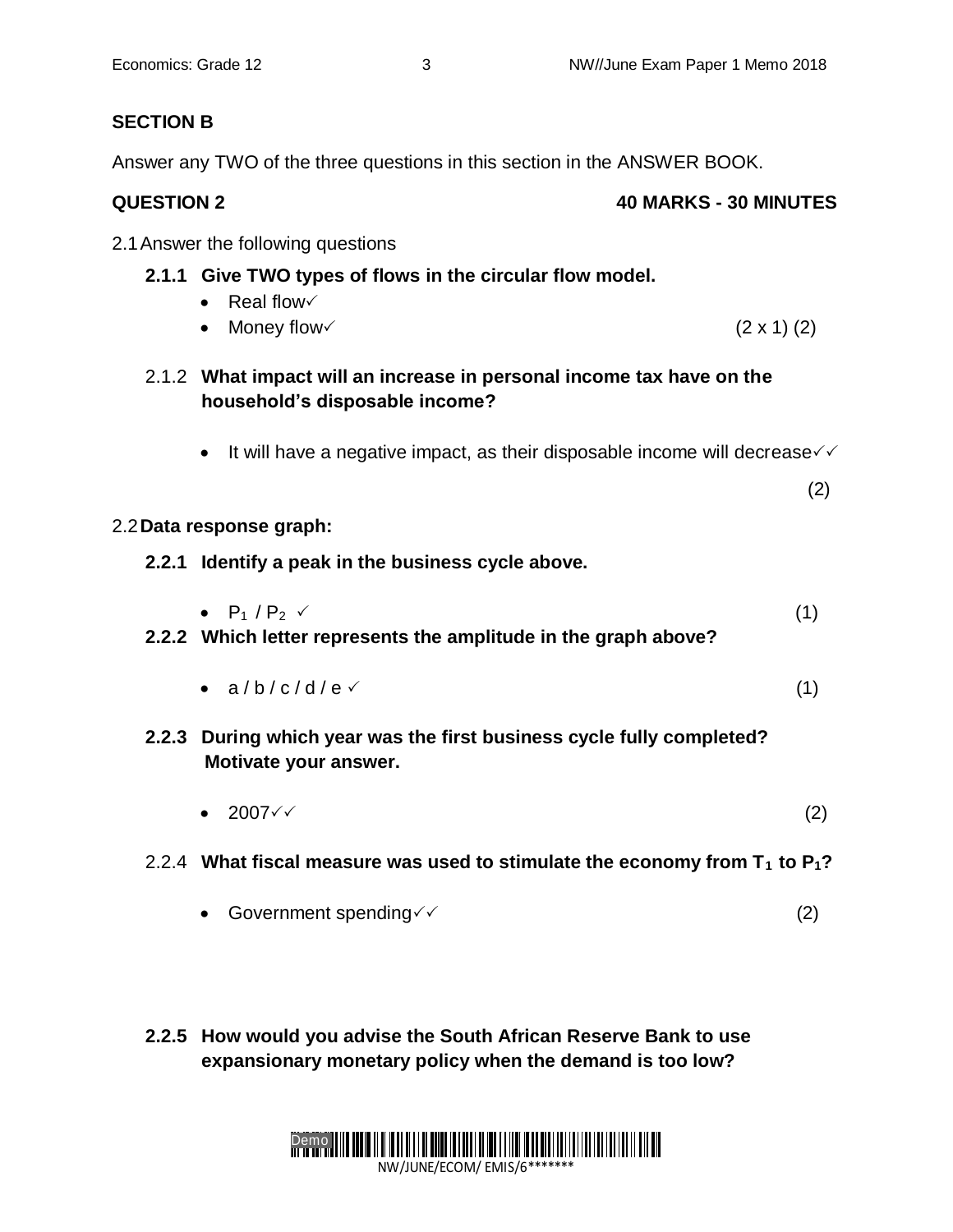- adjusting the repo rate downwards, that will lead to lower interest rates  $\checkmark$
- persuade all the commercial banks to decrease the interest rates (moral suasion)  $\checkmark\checkmark$
- decreasing cash reserve requirements to make more money available at banks, for loans  $\checkmark\checkmark$
- buying securities in the open market (open market transactions)  $\sqrt{6}$
- The SARB can devaluate the exchange rate (policy)  $\checkmark\checkmark$ 
	- (Accept any other correct relevant response) (2 x 2) (4)

#### **2.3Data response extract:**

- 2.3.1 **What does the acronym VAT stand for?**
	- Value Added  $\text{Tax} \qquad \qquad (1)$

## 2.3.2 **On which date was the 15% increase on VAT become effective?**

•  $1<sup>st</sup>$  April 2018 $\checkmark$  (1)

## 2.3.3 **Differentiate between** *zero-rated* **and** *exempted items* **from VAT**.

- **Zero-rated items** means no additional amount of VAT will be added to the purchase price of zero-rated supplies and services, e.g. fruits and vegetables√√
- **VAT exempt items** means if you sell these goods and services you won't charge your customers any VAT, and if you buy them there will be no VAT to reclaim, e.g. Post Office services  $\checkmark$  (2 x 2) (4)

#### 2.3.4 **In your opinion, will VAT increase have a huge impact on the demand for basic goods? Motivate your answer**.

- VAT increase will not have a huge impact on basic goods  $\checkmark\checkmark$
- These items are zero-rated, there is no VAT charged on them $\sqrt{\sqrt{ }}$
- Examples include dried mealies, rice, fruit and vegetables  $\checkmark\checkmark$

(Any 2 x 2) (4)

2.4**Discuss exogenous reason as a cause of business cycle.**

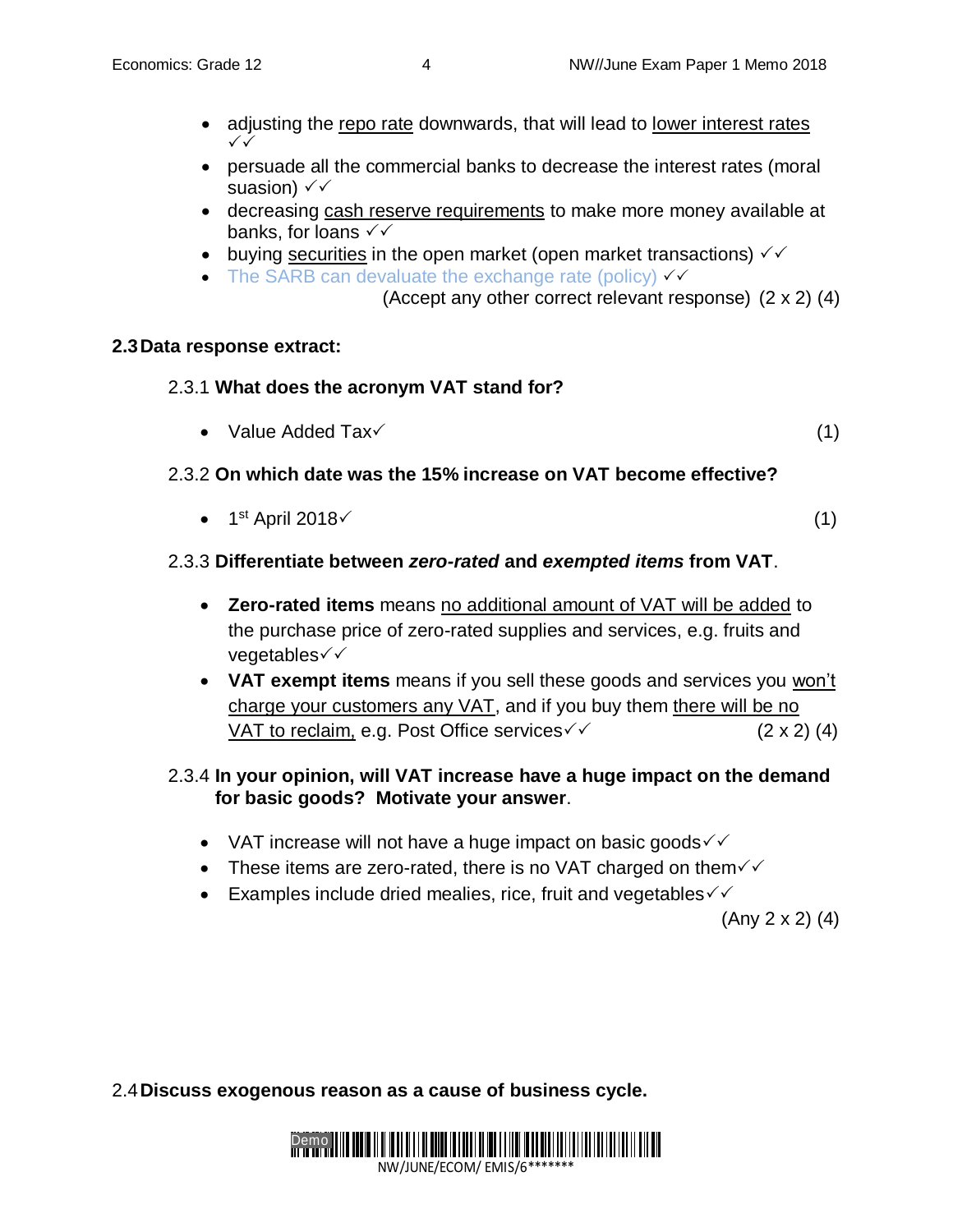**[40]**

- Refer to those independent factors that can influence business cycles and originate outside the economy  $\checkmark$
- Some economists believe that business cycles are caused by exogenous factors such as those described below  $\checkmark\checkmark$
- The monetarists believe markets are inherently stable and disequilibrium is caused by incorrect use of policies, e.g. monetary policy $\checkmark\checkmark$
- The following are examples:
	- $\overline{\text{L}}$  Weather conditions and shocks cause upswings and downswings  $\checkmark$
	- $\downarrow$  Governments should not intervene in the market  $\checkmark$
	- $\ddot{\bullet}$  Sunspot theory based on the belief that increased solar radiation causes changes in weather conditions $\checkmark$
	- $\overline{\phantom{a}}$  Technological changes $\checkmark$

(Accept any other correct relevant response)

(A maximum of 1 mark for examples per approach) (4 x 2) (8)

## 2.5**Why do you think that the business cycle indicators are important features in forecasting?**

- A rise (fall) in leading indicators shows an increase (decrease) in economic activities, this will enable consumers, businesses and governments to prepare themselves well in advance.  $\checkmark\checkmark$
- For example, a drop in sales or job advertisements is an indication of decrease in demand for goods and services that will lead to unemployment.  $\checkmark\checkmark$
- Government may use expansionary fiscal policy to avoid increase in poverty levels or total down-turn in the economy.  $\checkmark\checkmark$
- Co-incident indicators enable economic participants to know and analyze the actual state of the economy.  $\checkmark\checkmark$
- For example, when there is a decrease in the value of the retail sales or real GDP – there will be underemployment in order for producers to decrease operating expenses for that specific period (recession / downswing).  $\checkmark\checkmark$
- Lagging indicators do not play a vital role in forecasting because they only change direction after the business cycle has changed, i.e. they do not give warning in advance for economic participants to prepare themselves.  $\sqrt{6}$
- For example, the time sales indicate that there were very few commercial vehicles sold (in 2017) the economy will already be in depression or trough.  $\checkmark\checkmark$ **(NB: Learners will NOT be credited for listing and explaining business cycle indicators, they must apply content knowledge. A fully explained example will earn 2 marks.)** (Accept any other correct relevant response or example) (8)

**QUESTION 3 40 MARKS - 30 MINUTES**

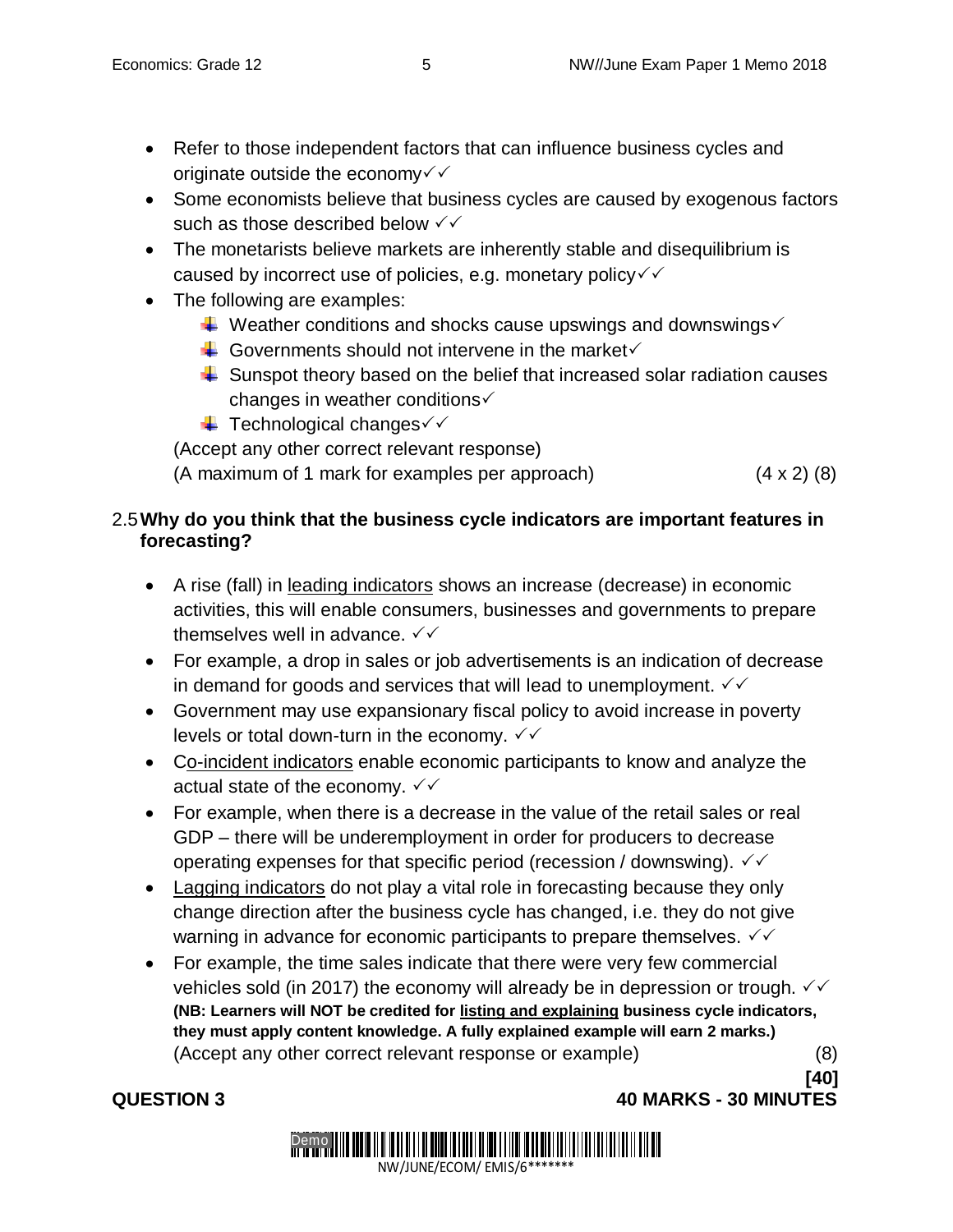3.1Answer the following questions:

## 3.1.1 **Name any TWO types of exchange rates.**

- Free-floating $\checkmark$
- $\bullet$  Managed $\checkmark$
- 
- Fixed  $\checkmark$  (Any 2 x 1) (2)

## 3.1.2 **Why does the state discourage the importing of goods and services?**

- To reduce trade balance  $\checkmark\checkmark$
- To protect local industries against unfair competition from abroad $\checkmark\checkmark$ (Accept any other correct relevant response) (2)

## **3.2Data response table:**

## 3.2.1 **Identify the heading for the above graph**

• The rand / dollar exchange rate  $(1)$ 

## 3.2.2 **On which date was the R/\$ exchange rate R13.72?**

• On the  $2/1/2017 \checkmark$  (1)

## 3.2.3 **Differentiate between** *appreciation* **and** *depreciation* **of a currency**.

- Appreciation of a country's currency is an increase in the value of the domestic currency in terms of other currencies due to market forces $\checkmark\checkmark$
- Depreciation of a currency is a decrease in the value of the domestic currency in terms of other currencies due to market forces  $\checkmark\checkmark$

 $(2 \times 2)$   $(4)$ 

- 3.2.4 **Briefly explain the impact an appreciation of rand on the 23rd Jan. 2017 had on the South African economy.**
	- An appreciation of the rand means that it becomes stronger; fewer rand were used to buy dollars.  $\sqrt{6}$
	- It was cheaper for South Africans to import foreign goods or to visit other countries. √√
	- The exports were expensive for other foreign countries.  $\sqrt{6}$
	- There was a trade surplus, the value of exports exceeded the value of  $\text{imports} \checkmark$  (2 x 2) (4)

## **3.3Data response cartoon:**

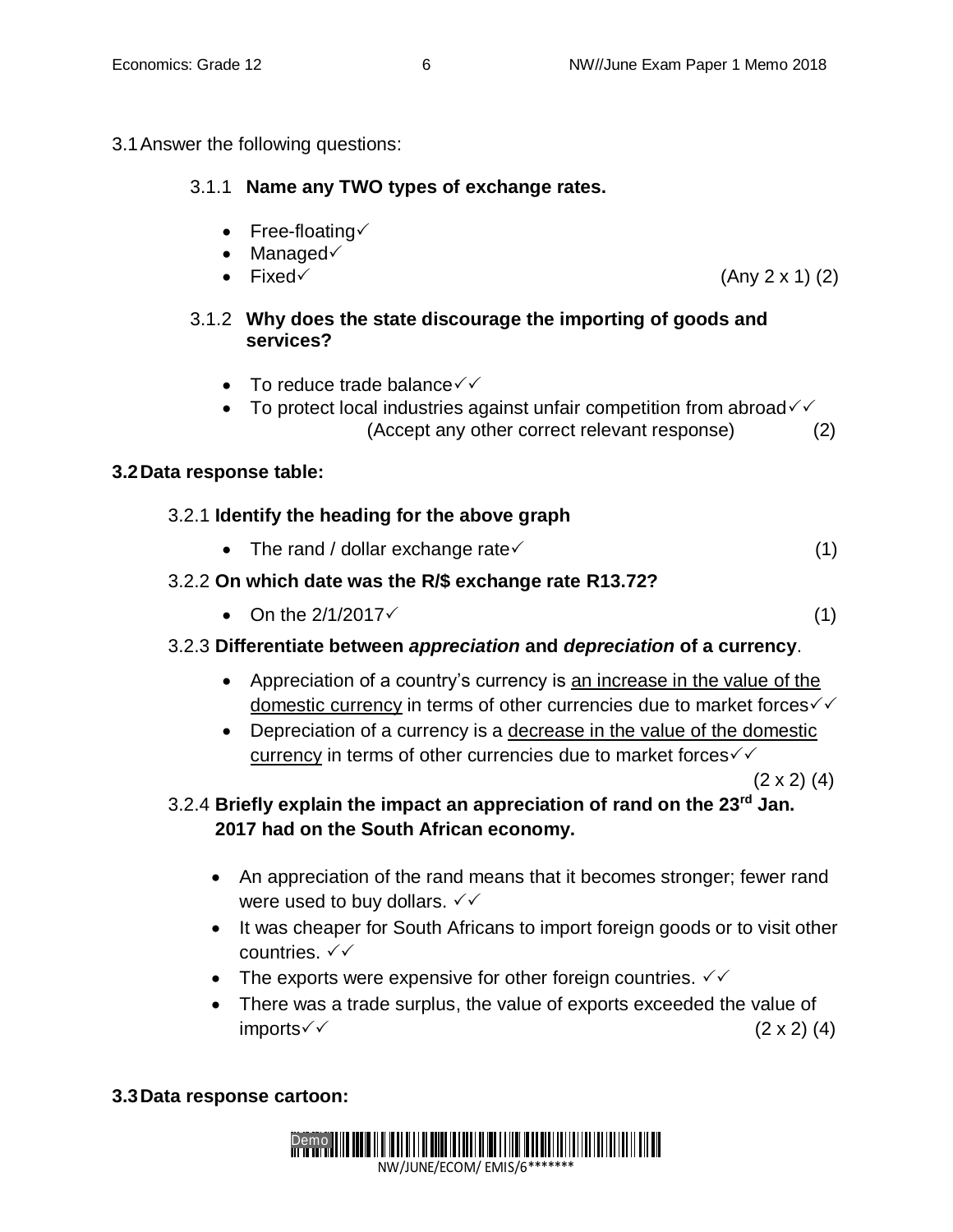## 3.3.1 **Identify TWO benefits of protectionism from the cartoon.**

- $\bullet$  Job opportunities $\checkmark$
- Industrial development  $(2 \times 1)$  (2)

## 3.3.2 **Describe the concept** *protectionism*.

- Any measures that government take to restrict trade in goods and services between countries  $\checkmark\checkmark$
- Is a policy in which governments do not allow goods and services to flow freely between countries  $\checkmark\checkmark$
- Is a defensive measure that consumers use when they think that unfair competition from other countries is damaging their industries  $\checkmark\checkmark$

(Any 1 x 2) (2)

## 3.3.3 **What positive impact will protectionism have on the current account?**

- It will improve the balance on the current account  $\checkmark$
- It will lead to trade surplus  $\checkmark$  (Any 1 x 2) (2)

## 3.3.4 **In your opinion, would you support the protectionism policy? Motivate your answer**.

Yes because of the following reasons / advantages:

- Newly established infant industries find it difficult to compete with wellestablished foreign competitors  $\checkmark\checkmark$
- Protects jobs (employment) and workers of local people $\checkmark$
- Import tariffs can raise revenue for the government  $\checkmark$
- Countries need to develop diversified industries to cut out the risk of world fluctuations in prices and demand problems $\checkmark\checkmark$
- Protects strategic industries and economic self-sufficiency $\checkmark$
- Imposing protectionist measures will improve the balance of payments and stabilize the exchange rate  $\checkmark\checkmark$
- Protects the country from dumping  $\checkmark$  (Any 2 x 2) (4)

3.4**List and explain any TWO demand reasons for international trade**.

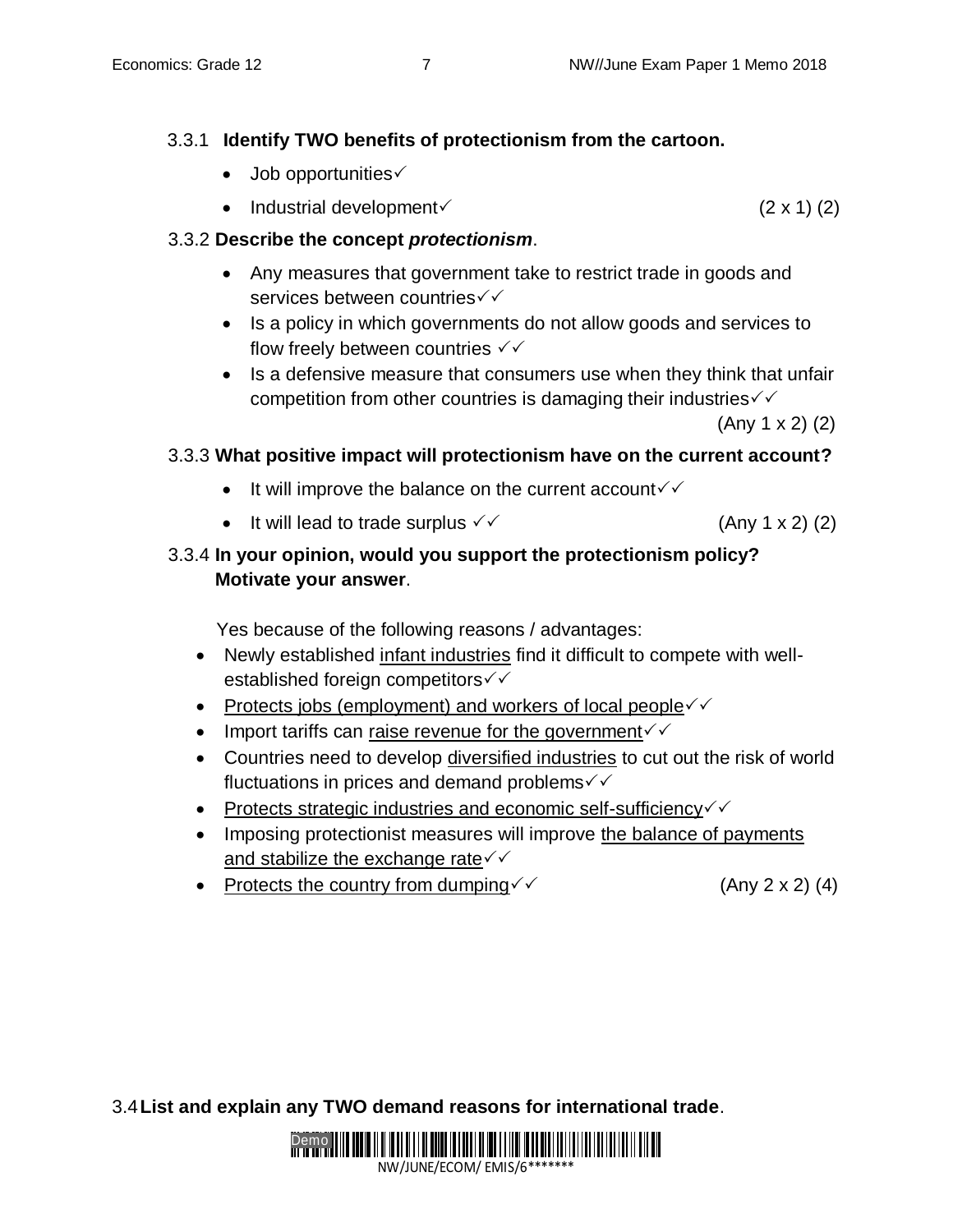- Size of population  $\checkmark$  an increase in population growth causes an increase in demand for local goods and services. Local suppliers may not be able to satisfy this demand  $\checkmark$
- Income levels  $\checkmark$  an increase in the per capita income of people results in more disposable income that can be spent on local goods and services, some of which may then have to be imported  $\checkmark\checkmark$
- Change in the wealth of the population  $\checkmark$  people have access to loans and can spend more on luxury goods, many of which are produced in other countries  $\checkmark\checkmark$
- Preferences and taste $\checkmark$  customers may have a preference for a specific product which is not produced locally and need to import, it have a higher value than in other countries  $\checkmark\checkmark$
- The difference in consumption patterns  $\checkmark$  is determined by the level of economic development in the country, e.g. a poorly developed country will have a high demand for basic goods and services but a lower demand for luxury  $\mathsf{qoods} \checkmark$  (Any 2 x 4) (8)

## 3.5 **How does specialization influence free trade in South Africa?**

- Specialization occurs when workers are assigned specific tasks within a production process,  $\checkmark\checkmark$
- This will lead to an increase in labour productivity and firms will be able to benefit from economies of scale (lower average costs with increased output).  $\sqrt{6}$
- Free trade allows specialization in industries in which countries have a comparative advantage.  $\checkmark\checkmark$
- These industries will have a lower opportunity cost.  $\checkmark\checkmark$
- Specialization will increase economic efficiency and prevent wasting of resources
- Each country that is best suited for specific goods and services will engage in producing more of those goods and services.  $\sqrt{\sqrt{ }}$

(Accept any correct relevant response) (8)

**[40]**

**QUESTION 4 40 MARKS - 30 MINUTES** 

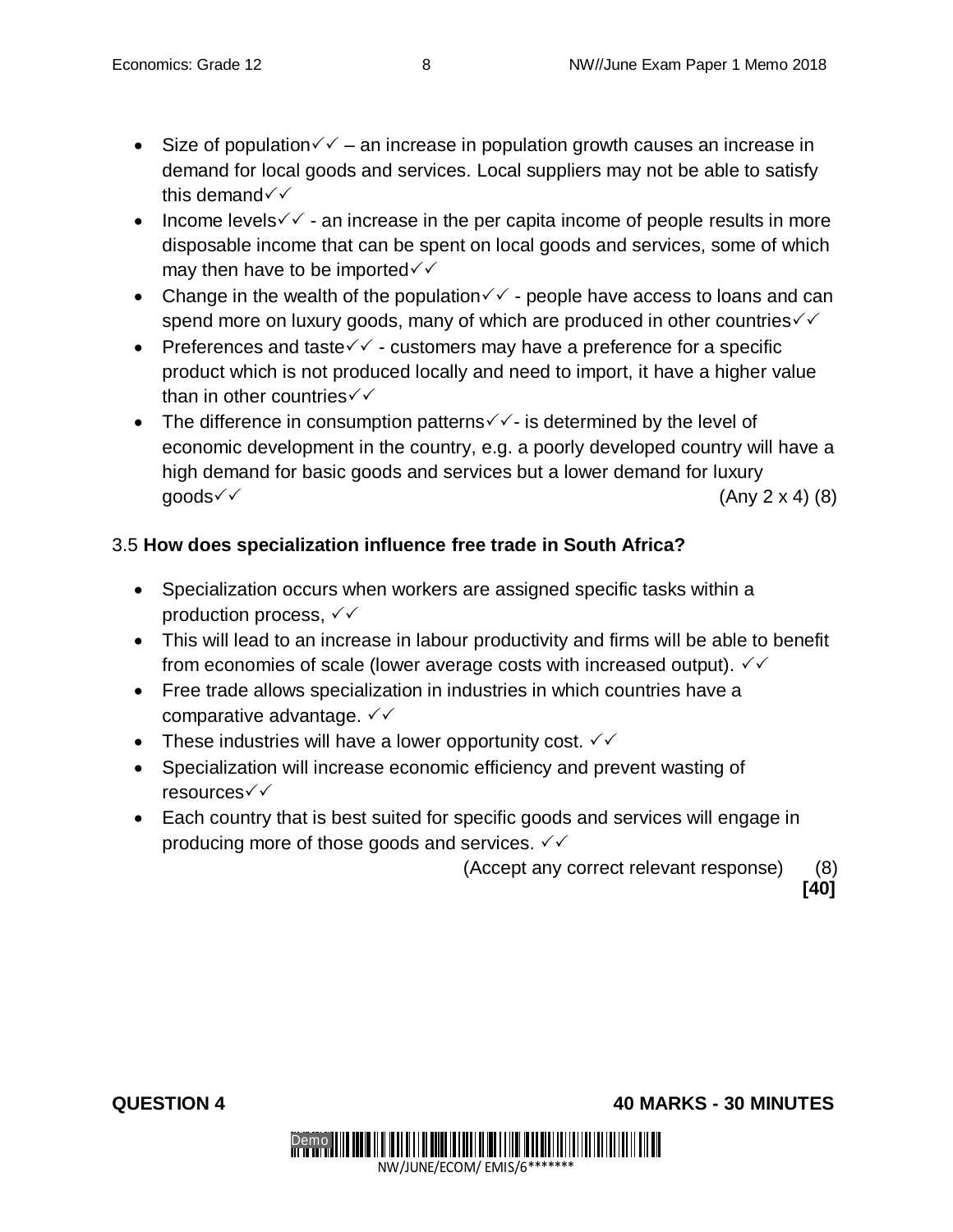## 4.1 Answer the following questions:

## 4.1.1 **List any TWO types of business cycles**.

- $\bullet$  Kuznets cycle $\checkmark$
- $\bullet$  Juggler cycle $\checkmark$
- $\bullet$  Kitchin cycle $\checkmark$
- Kondratieff cycle $\checkmark$  (Any 2 x 1) (2)

## 4.1.2 **What is represented by the Phillips curve?**

• It represents the relationship between unemployment and inflation rate  $\checkmark$  (2)

## 4.2 **Data response graph:**

## 4.2.1 **Identify ONE participant in the above economy**.

- Consumers / Households  $\checkmark$
- Firms sector / firms / producers  $($ Any 1 x 1) (1)

## 4.2.2 **What does the line E = Y represent?**

• It shows all the possible levels of expenditure and output at which the economy is in equilibrium  $(1)$ 

## 4.2.3 **Explain the term** *multiplier*.

- A small initial increase in spending produces a proportionately larger increase in aggregate national income $\sqrt{\sqrt{ }}$
- Shows how an increase in spending (injection) produces a more-than proportional increase in national income  $\checkmark$  (Any 1 x 2) (2)

## 4.2.4 **What is the relationship between marginal propensity to consume (mpc) and the multiplier?**

• The bigger the mpc, the bigger the multiplier (and the smaller the mpc, the smaller the multiplier)  $\checkmark$  (2)

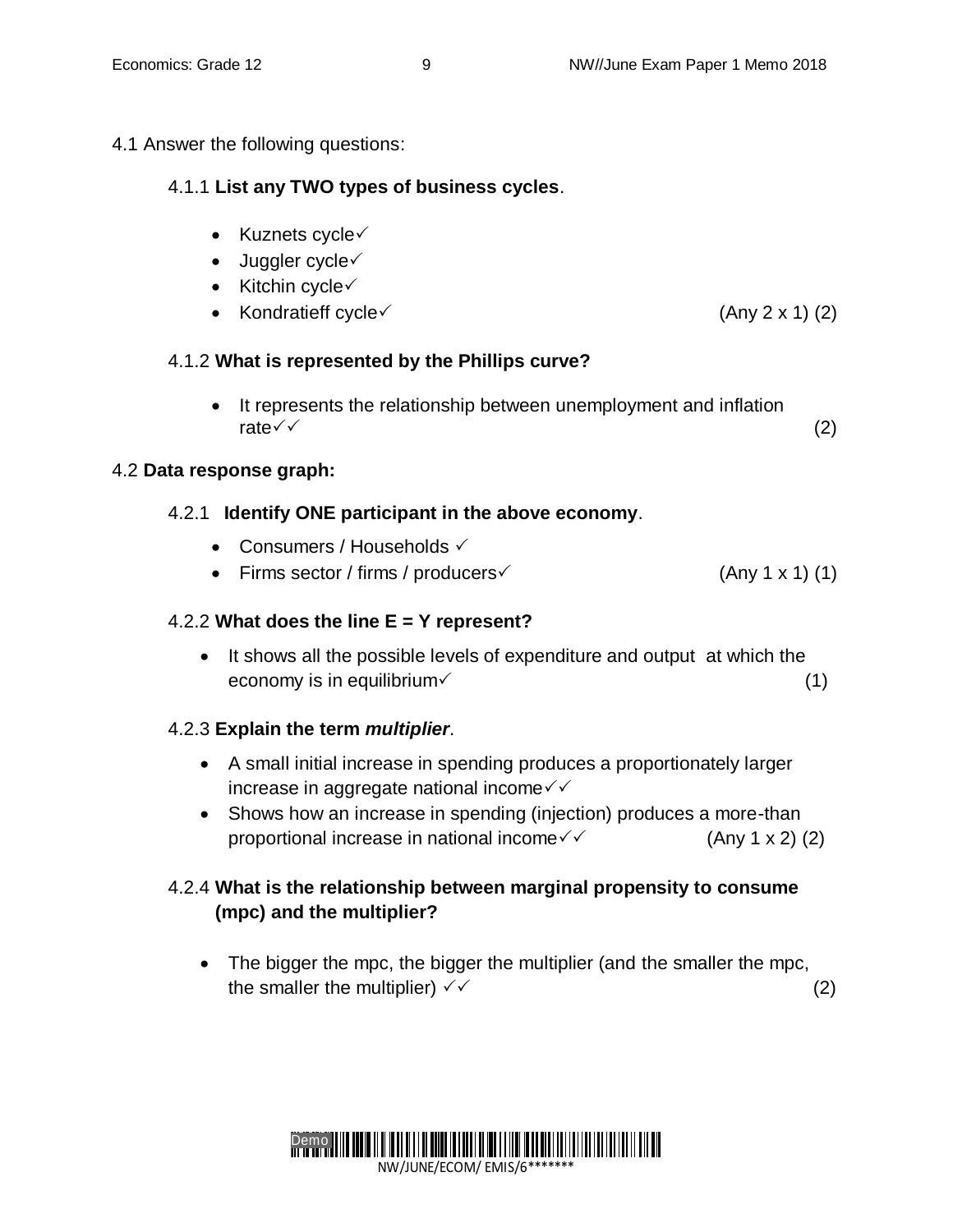## 4.2.5 **Calculate the multiplier using the following formula:**

$$
K = \frac{1}{1 - mpc}
$$
 [The marginal propensity to consume (mpc) = 0.8]  
=  $\frac{1}{(1 - 0.8)} \checkmark$   
=  $\frac{1}{0.2}$   
=  $5 \checkmark$  (2 x 2) (4)

#### 4.3 **Data response table:**

## 4.3.1 **Identify TWO sources of the above information**.

• Stats  $SA\checkmark$ •  $SARB \t(2 \times 1) (2)$ 

## 4.3.2 **Describe the term** *Balance of payments*.

- A systematic record of all transactions between one country and other countries in the world $\checkmark$
- The total of all the money coming into a country from abroad, less all of the money going out of the country during the same period  $\checkmark\checkmark$

(Any 1 x 2) (2)

## 4.3.3 **What does an unfavourable balance of payments imply?**

- Refers to the situation where payments made out of the country are more than payments received by the company /
- When payments for imports are greater than the revenue earned for exports  $\checkmark$  (It is called a balance of payments deficit). (2)

## 4.3.4 **Comment about the trade balance in Q2 and Q3 of 2017**.

- The trade balance has widened from R64 bn to R71 bn $\checkmark$
- The reason is due to the decrease in the value of merchandise imports more than that of net gold and merchandise exports  $\checkmark\checkmark$
- The decline in the value of both imported and exported goods were largely driven by lower volumes  $\checkmark$  (Any 2 x 2) (4)

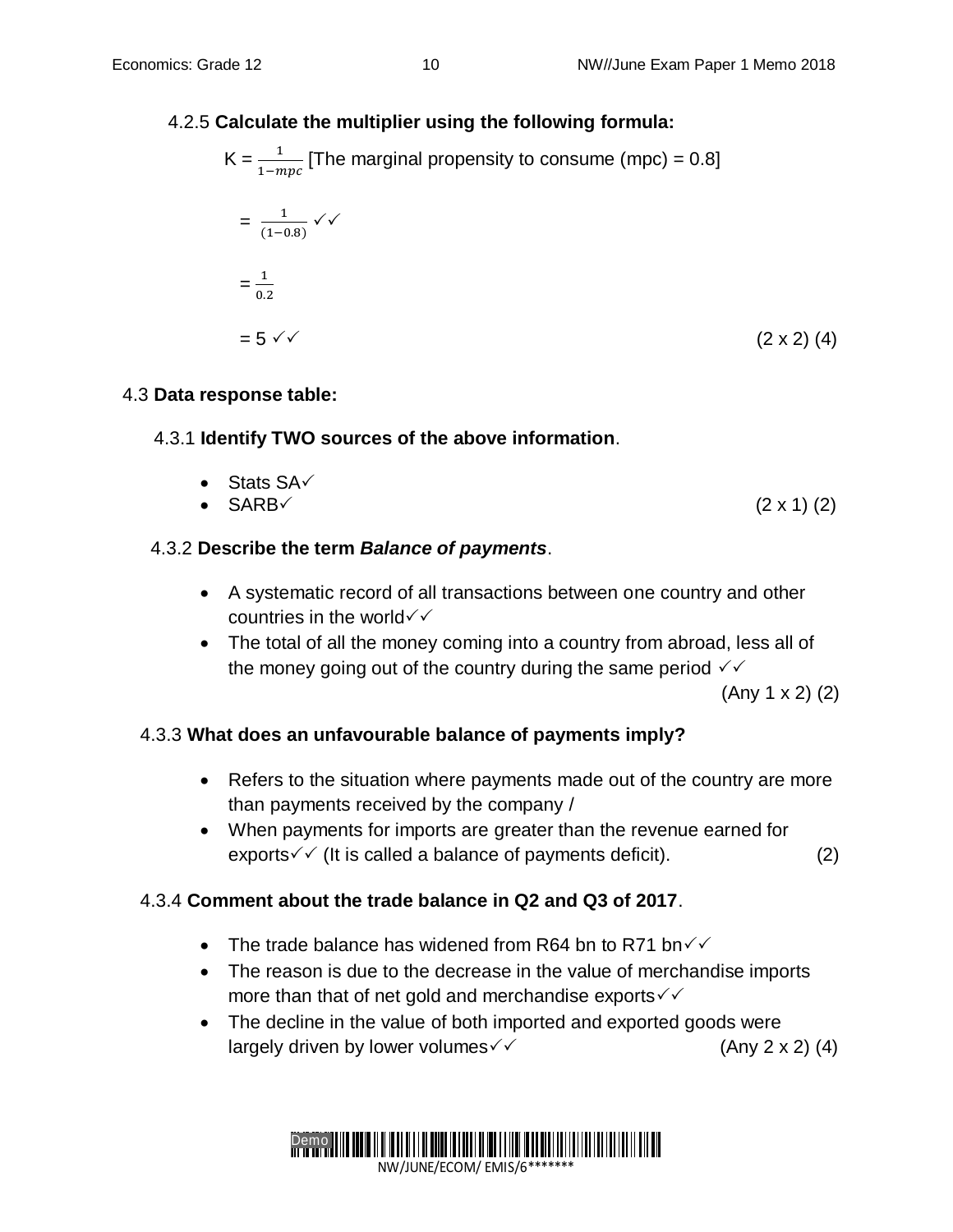| Privatization                                                                                                                                                                                                                                                                                                                                                                                                                                                                                                                                                                                                                                                                                                                                                              | Nationalization                                                                                                                                                                                                                                                                                                                                                                                                                                                                                                                                                                                          |
|----------------------------------------------------------------------------------------------------------------------------------------------------------------------------------------------------------------------------------------------------------------------------------------------------------------------------------------------------------------------------------------------------------------------------------------------------------------------------------------------------------------------------------------------------------------------------------------------------------------------------------------------------------------------------------------------------------------------------------------------------------------------------|----------------------------------------------------------------------------------------------------------------------------------------------------------------------------------------------------------------------------------------------------------------------------------------------------------------------------------------------------------------------------------------------------------------------------------------------------------------------------------------------------------------------------------------------------------------------------------------------------------|
| Refers to the transfer of functions<br>and ownership from the public to<br>the private sector. $\checkmark\checkmark$<br>The aim of privatization is to<br>reduce the relative size of the<br>public sector. $\checkmark\checkmark$<br>Can lead to greater efficiency in<br>the economy. $\sqrt{\sqrt{}}$<br>Broadens the tax base of the<br>state. $\checkmark\checkmark$<br>attracts more foreign investors to<br>South Africa $\checkmark\checkmark$ capital, skills,<br>technology and foreign exchange<br>flows into the country<br>It relieves pressures from the<br>budget $\checkmark$ deficits on the budget<br>will decrease<br>Promote black economic<br>empowerment $\checkmark$ shares in public<br>companies can be made available<br>to black entrepreneurs | Is the process whereby the state<br>takes control and ownership of<br>privately-owned assets and<br>private enterprises $\checkmark\checkmark$<br>Maximizes utilization of resources<br>$\bullet$<br>in order to achieve economic<br>development. $\checkmark\checkmark$<br>All the regions of the country will<br>be developed equally. $\checkmark\checkmark$<br>Improve the working conditions of<br>the workers. $\checkmark\checkmark$<br>It tends to increase the economic<br>activities of the country which<br>greatly influence the standard of<br>living of the people. $\checkmark\checkmark$ |

## 4.4 **Tabulate TWO differences between** *privatization* **and** *nationalization*.

(Accept any other correct relevant response) (2 x 4) (8)

## 4.5 **Why the Department of Trade and Industry should encourage export promotion?**

- The DTI should encourage export promotion in order to improve a country's economic growth and development  $\checkmark\checkmark$
- The expansion of exports stimulates production in related industries and leads to lower domestic prices
- Employment opportunities will increase as more local industries will be established
- Local production will improve balance of payments, an increase in exports earns more foreign exchange for a country to pay for imports  $\checkmark\checkmark$
- Cost and efficiency considerations will be the basis of production according to comparative advantage  $\checkmark$  (Accept any correct relevant response) (4 x 2) (8)

**[40]**





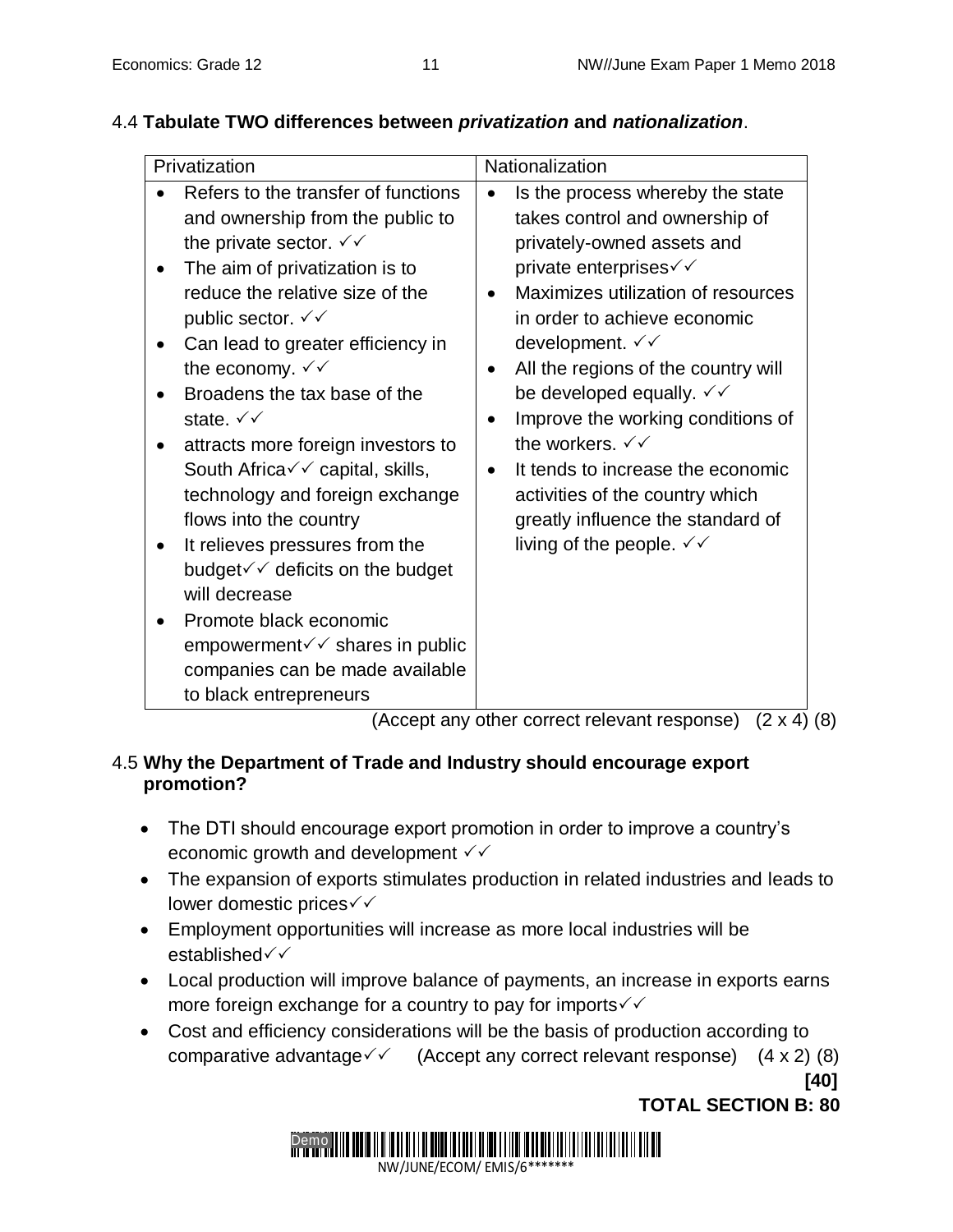## **SECTION C**

Answer only ONE of the two questions from this section in your ANSWER BOOK. Your answer will be assessed as follows:

| <b>STRUCTURE OF ESSAY</b>                                                                                                                                                                                                                                                                                                                                                                                                           | <b>MARK</b><br><b>ALLOCATION</b> |
|-------------------------------------------------------------------------------------------------------------------------------------------------------------------------------------------------------------------------------------------------------------------------------------------------------------------------------------------------------------------------------------------------------------------------------------|----------------------------------|
| Introduction                                                                                                                                                                                                                                                                                                                                                                                                                        |                                  |
| The introduction is a lower order response:                                                                                                                                                                                                                                                                                                                                                                                         |                                  |
| A good starting point would be to define the main concept related to the<br>question topic.                                                                                                                                                                                                                                                                                                                                         | Max. 2                           |
| Do not include any part of the question in your introduction                                                                                                                                                                                                                                                                                                                                                                        |                                  |
| Do not repeat any part of the introduction in the body<br>$\bullet$                                                                                                                                                                                                                                                                                                                                                                 |                                  |
| Avoid stating in the introduction what you are going to discuss in the body                                                                                                                                                                                                                                                                                                                                                         |                                  |
| <b>Body</b>                                                                                                                                                                                                                                                                                                                                                                                                                         |                                  |
| Main part: Discuss in detail /in-depth discussion / Examine / Critically discuss /<br>Analyze / Compare / Evaluate / Distinguish / Differentiate / Explain<br>Additional part: Give own opinion / critically discuss / Evaluate / Draw a graph<br>and explain. Use the graph given and explain / Complete the given graph /<br>Calculate / Deduce / Compare / Explain / Distinguish / Interpret / Briefly debate /<br>How / Suggest | Max 26<br>Max 10                 |
| <b>Conclusion</b>                                                                                                                                                                                                                                                                                                                                                                                                                   |                                  |
| Any higher-order conclusion should include:<br>A brief summary of what has been discussed without repeating facts already<br>mentioned                                                                                                                                                                                                                                                                                              | Max 2                            |
| Any opinion or value judgment on the facts discussed<br>٠<br>Additional support information to strengthen the discussion / analysis<br>A contradictory viewpoint with motivation, if required<br><b>Recommendations</b>                                                                                                                                                                                                             |                                  |

## **QUESTION 5 40 MARKS - 40 MINUTES**

**The circular-flow model shows how the economy works via the various markets.** 

- **Discuss the role of the various markets in the circular flow without the use of a diagram. (26 marks)**
- **Explain the impact of injections in the South African economy. (10 marks)**

#### **INTRODUCTION**

- The circular flow model is a simplified representation of the interaction between the participants of the economy  $\sqrt{\sqrt{}}$
- Markets coordinate economic activities and determine prices for goods and services  $\checkmark$  (Accept any other relevant introduction) (Max (2)

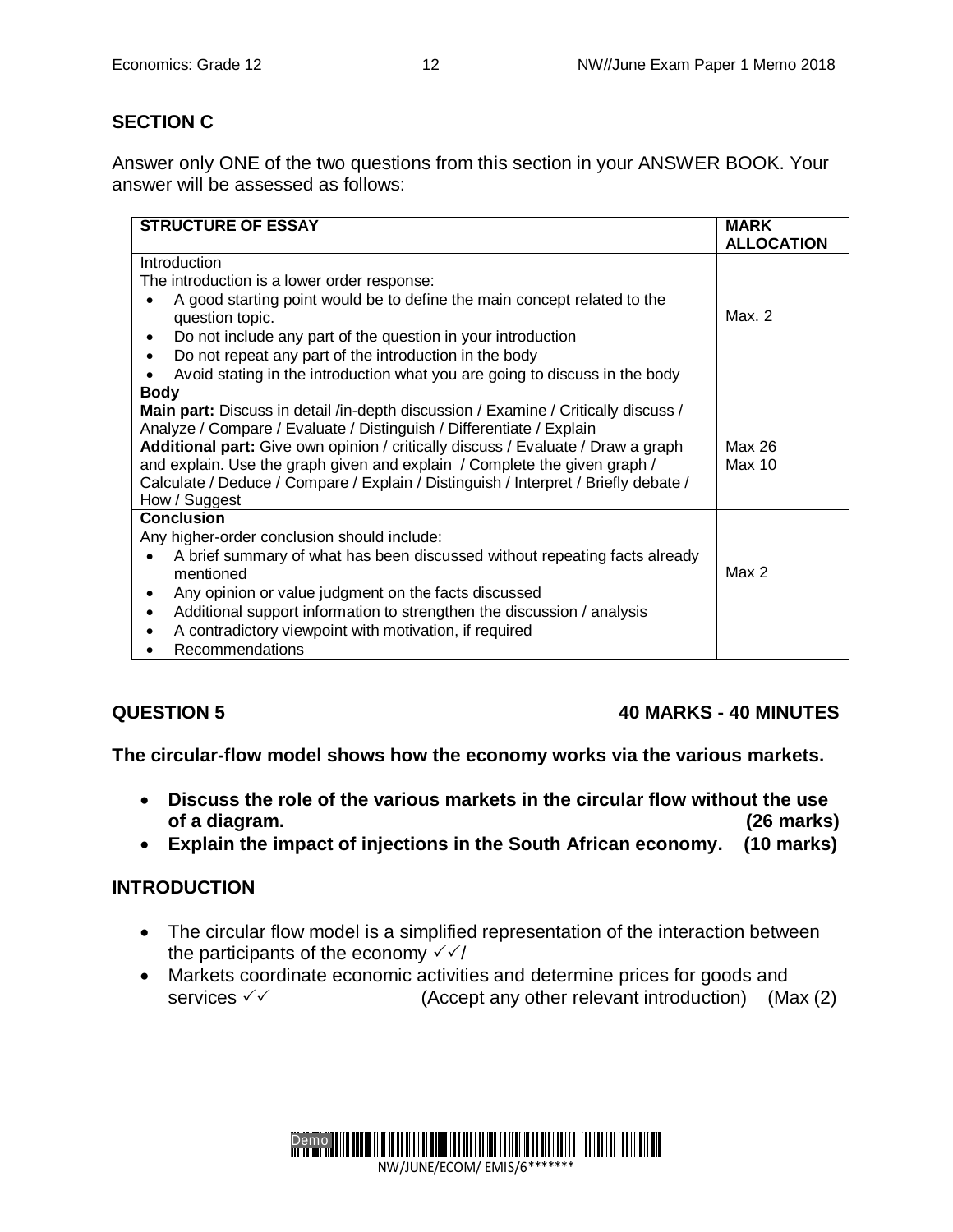## **MAIN PART**

Goods/Product/Output markets

These are markets for consumer goods and services  $\sqrt{\sqrt{ }}$ 

In economics a distinction is made between goods and services:

- Goods are defined as any tangible items such as food, clothing and cars that satisfy some human wants or need  $\checkmark$
- Buying and selling of goods that are produced in markets e.g.
	- $\downarrow$  Capital goods market for trading of buildings and machinery  $\checkmark$
	- $\ddot{+}$  Consumer goods market for trading of durable consumer goods, semidurable consumer goods and non-durable consumer goods  $\checkmark$
- Services are defined as non-tangible actions and includes wholesale and retail, transport and financial markets

Factors/Resources/Input markets

- Households sell factors of production on the markets: rent for natural resources, wages for labour, interest for capital and profit for entrepreneurship  $\checkmark\checkmark$
- The factor market includes the labour, property and financial markets  $\checkmark\checkmark$

Financial markets:

- They are not directly involved in production of goods and services, but act as a link between households, the business sector and other participants with surplus funds  $\checkmark\checkmark$
- $\bullet$  E.g. banks, insurance companies and pension funds  $\checkmark$

Money markets  $\checkmark$ 

- In the money market, short term loans and very short term funds are saved and borrowed by consumers and business enterprises  $\checkmark$
- Products sold in this market are bank debentures, treasury bills and government  $b$ onds $\checkmark$
- The SARB is the key institution in the money market  $\checkmark$

Capital markets

- In the capital market long term funds are borrowed and saved by consumers and business enterprises  $\checkmark\checkmark$
- The Johannesburg Security Exchange is a key institution in the capital market $\checkmark$
- Products sold in this market are mortgage bonds and shares  $\checkmark\checkmark$

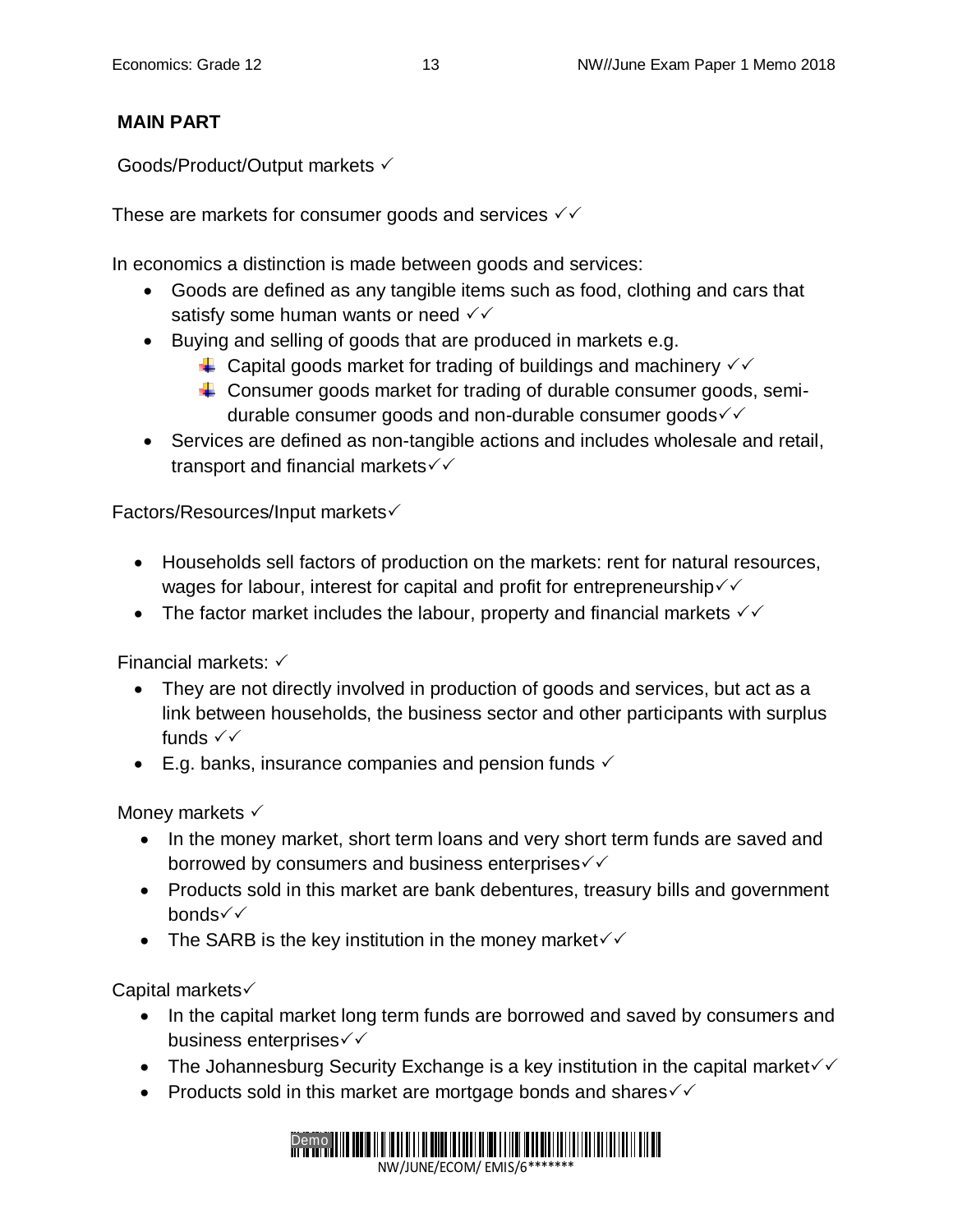Foreign exchange markets

- On the foreign exchange market businesses buy/sell foreign currencies to pay for imported goods and services
- These transactions occur in banks and consists of an electronic money transfer from one account to another  $\checkmark\checkmark$
- The most important foreign exchange markets are in London/New York/Tokyo $\checkmark$
- The S.A Rand is traded freely in these markets  $\checkmark$  e.g. when a person buys travelers cheques to travel abroad  $\checkmark$

Flows

- Flows of private and public goods and services are real flows and they are accompanied by counter flows of expenditures and taxes on the product market√√
- Factor services are real flows and they are accompanied by counter flows of income on the factor market  $\checkmark\checkmark$
- Imports and exports are real flows and they are accompanied by counter flows of expenditure and revenue on the foreign exchange market  $\checkmark\checkmark$

If a candidate discussed only ONE market, a maximum of 14 marks. If a candidate discussed only TWO markets, a maximum of 20 marks. If a candidate discussed THREE or more markets; a maximum of 26 marks. Allocate a maximum of 8 MARKS for lower order elements, inclusive of headings, sub-headings or examples.

## **ADDITIONAL PART**

## **Explain the impact of injections in the South African economy.**

- An injection refers to the introduction of additional money into the economy  $\checkmark$
- Injections improve economic growth and development in the country  $\checkmark\checkmark$  through the following:
	- $\triangleright$  Investment spending by firms such as expansion of businesses will create more job opportunities as well as state revenue  $\checkmark\checkmark$
	- $\triangleright$  The government spending (G) such as Expanded Public Works Programme (EPWP); National School Nutrition Programme (NSNP) will improve economic development
	- $\triangleright$  Income earned by workers will improve economic growth as demand for goods and services will increase  $\checkmark\checkmark$
	- $\triangleright$  Payments for exports will yield more growth and development for the country  $\checkmark$  (Accept any other correct relevant response) (Max. 10)

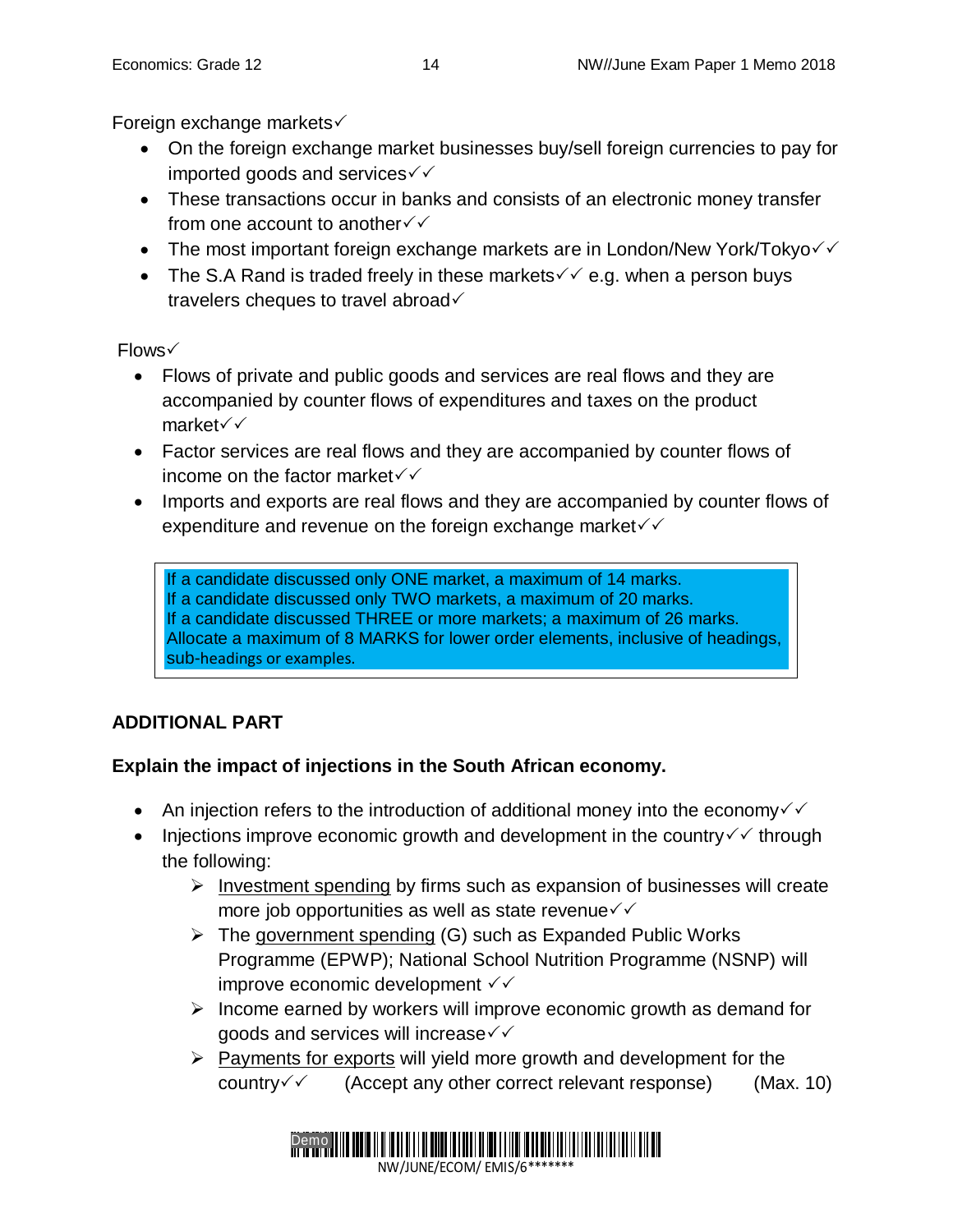## **CONCLUSION**

Markets are critically important institutions in our economic system, because they regulate supply and demand and safeguard price stability and general business confidence  $\sqrt{6}$  (Accept any other correct relevant response) (Max. 2) **[40]**

## **QUESTION 6 40 MARKS - 40 MINUTES**

**The state plays a significant role in a mixed economic system and is therefore one of the largest sectors in the economy.** 

- **Discuss the FIVE macroeconomic objectives of the state. 26)**
- **How successful is the implementation of South Africa's fiscal policy? (10)**

## **INTRODUCTION**

Economic growth is required for economic development and can only occur if policy planning in the country embraces those policies that which would ensure sustainability in the economy  $\checkmark$  (Max. 2)

## **MAIN PART**

Price stability  $\checkmark$ 

- Implies that prices in the economy do not change much over time  $\checkmark\checkmark$
- Price stability is the opposite of inflation  $\checkmark\checkmark$
- When prices are relatively stable and inflation is low, markets can function optimally and the government can promote economic growth and development more effectively  $\checkmark$
- The SARB strives to keep the inflation rate within the target range of 3 to 6% $\checkmark\checkmark$

 $(Max 6)$ 

Exchange rate stability

- If more money flows into the country than going out, we could have a surplus on the BOP√√
- The state promotes domestic production of surpluses to increase exports and by monitoring changes in exchange rates√
- Fluctuations, such as the depreciation and appreciation of a currency, can create uncertainties for investors, producers and retailers  $\checkmark\checkmark$

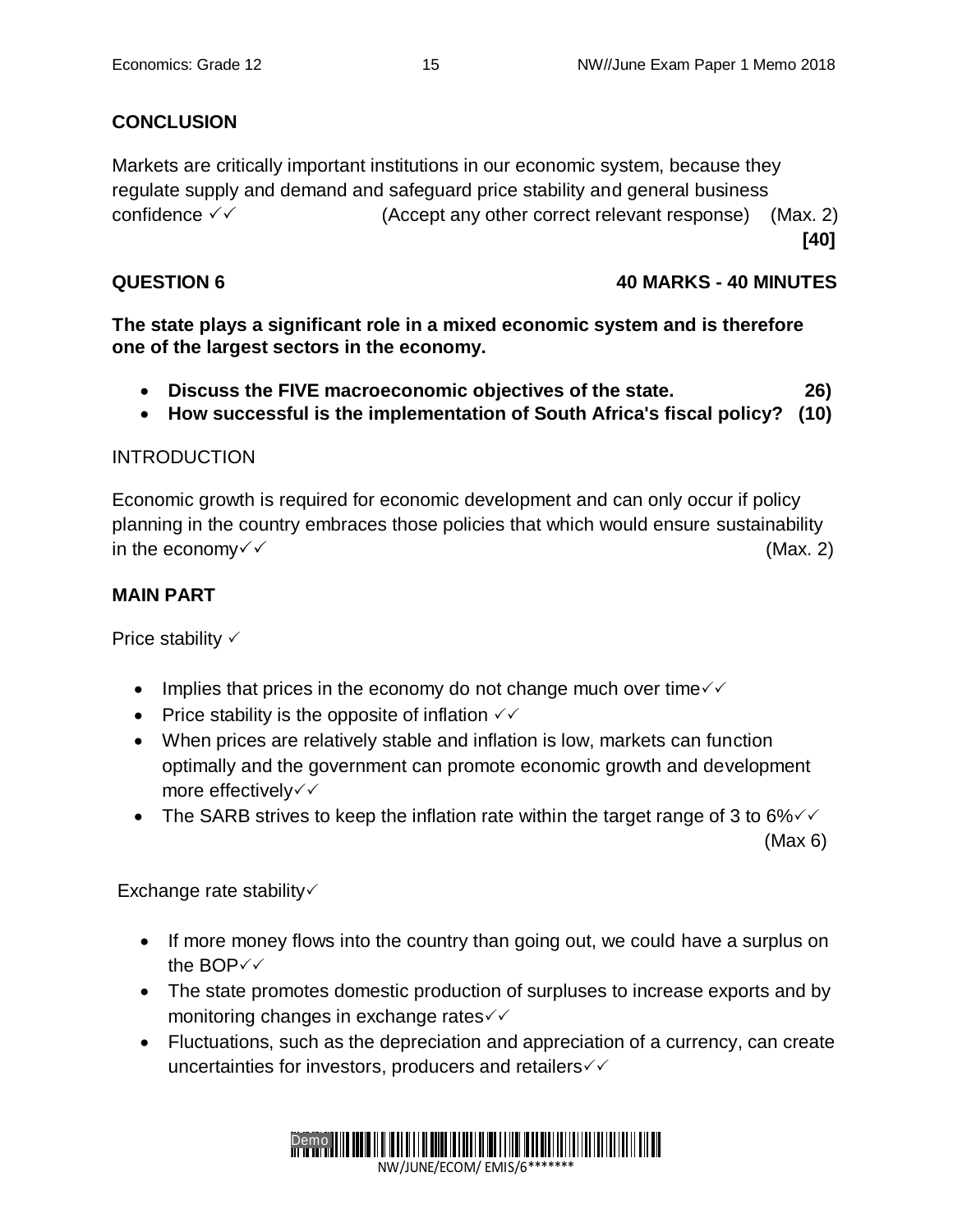- South Africa uses a floating exchange rate system, which allows its exchange rate to determine its own value, based on demand and supply $\checkmark\checkmark$
- The South African currency has fluctuated considerably over the last two decades
- Over the last decade it appreciated to reach a peak of R6,36 to the US dollar by the end of 2005 $\checkmark\checkmark$
- Thereafter it depreciated sharply by 33% to R8,44 to the US dollar in 2010 and  $2012 \check{v}$
- International reserves increased from 12,9% a decade ago to 28,67% in 2011 $\checkmark$
- The SARB uses a free-floating exchange rate system  $\checkmark$
- Instability of exchange rates such as during the latter part of the 2000s is a great problem for businesses
- However, the international benchmark is whether market forces determine rates  $\checkmark$  (Max 6)

Full employment  $\checkmark$ 

- Full employment means that all persons who would like to work and who are looking for work should be able to find work, or create work for themselves / where all resources are utilized efficiently  $\checkmark\$
- Employment in the formal non-agricultural sectors of the economy increased at a low rate√√
- However, in 2009 and 2010 it turned negative because of the effect of global recession
- The average growth of less than one per cent over the ten years is disappointingly low $\checkmark\checkmark$
- The result is that the unemployment rate is increased from 15% in 1994 to 25,2% in 2012
- Public sector employment increased during and after the global recession, reducing the total effect on employment $\checkmark$
- The government supports education, labour-intensive businesses and the informal sector
- Low rates of unemployment also correlates with other socio-indicators, such as a lower crime rate and higher standard of health  $\checkmark$   $\checkmark$  (Max 6)

Economic equity  $\checkmark$ 

- This is the reasonable division of income among the population  $\checkmark\checkmark$
- Redistribution of income and wealth achieves the reasonable division of income

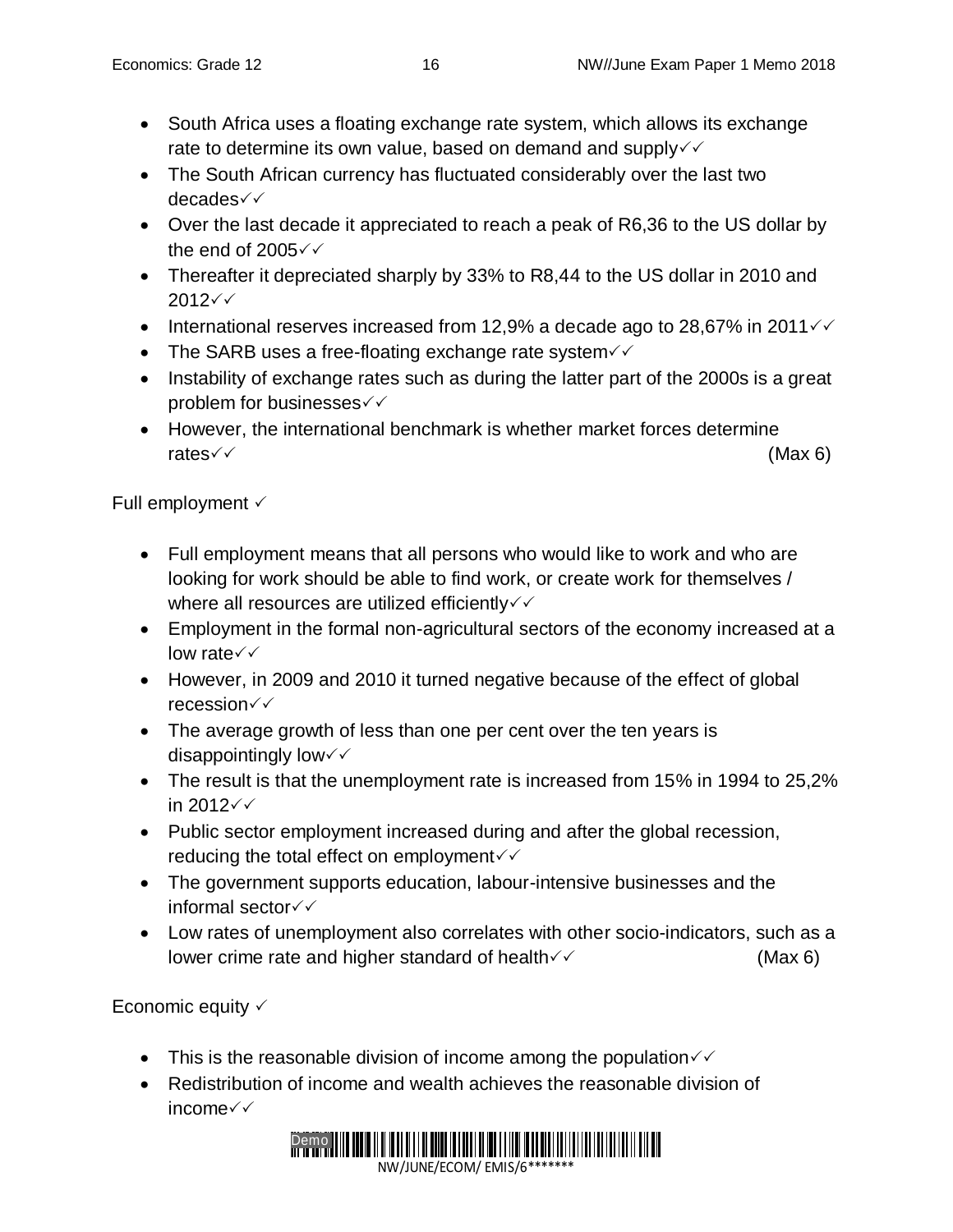- Measures that the government uses to achieve that are:
	- $\ddot{\phantom{1}}$  Using the progressive income tax system, higher income groups pay higher tax rates $\checkmark\checkmark$
	- Government uses taxes to finance social goods and services such as housing, education and primary health care $\sqrt{\sqrt{ }}$
	- $\ddotplus$  Government pays cash grants such as old-age grants, disability grants, child support grants, etc.  $\checkmark\checkmark$
	- Government implements policies such as BBBEE to achieve that  $\checkmark$

#### $(Max 6)$

## Economic growth  $\checkmark$

- This refers to an increase in the productive capacity of the economy of the country for a specific period of time e.g. a year / an increase in the production of goods and services in the economy $\checkmark\checkmark$
- It is usually measured in terms of growth in the national output valued at market prices referred to a the gross domestic product (GDP)  $\checkmark\checkmark$
- South Africa is a developing country and in terms of the World Bank's classification it is an upper-middle income country
- The average economic growth rate was 3.8% per year in the ten years between 2001 and 2012 $\checkmark$
- The government applied structural reform as the guiding principle in the fiscal policy discipline of the country  $\checkmark\checkmark$
- Structural reform means that the budget had to reflect on transformation aims of the government, e.g. on education, health and welfare  $\checkmark\checkmark$
- Under the GEAR policy, which was phased out by 2010, the budget deficit was reduced to less than 30% of the GDP in all the years before 2009 $\checkmark$
- This was the acceptable international benchmark for best practice $\checkmark\checkmark$
- The government is internationally acknowledged for its fiscal discipline and this stands the country in good stead in the international community  $\checkmark$
- The state attempts to ensure that there is a continual improvement in the productive capacity of the economy by offering quality education and skills training
- Economic growth makes it possible to improve the standard of living of people and also reduce poverty  $\checkmark$   $\checkmark$

(26)

(Accept current statistics) **(Allocate a max of 8 marks for headings/subheadings/examples)**